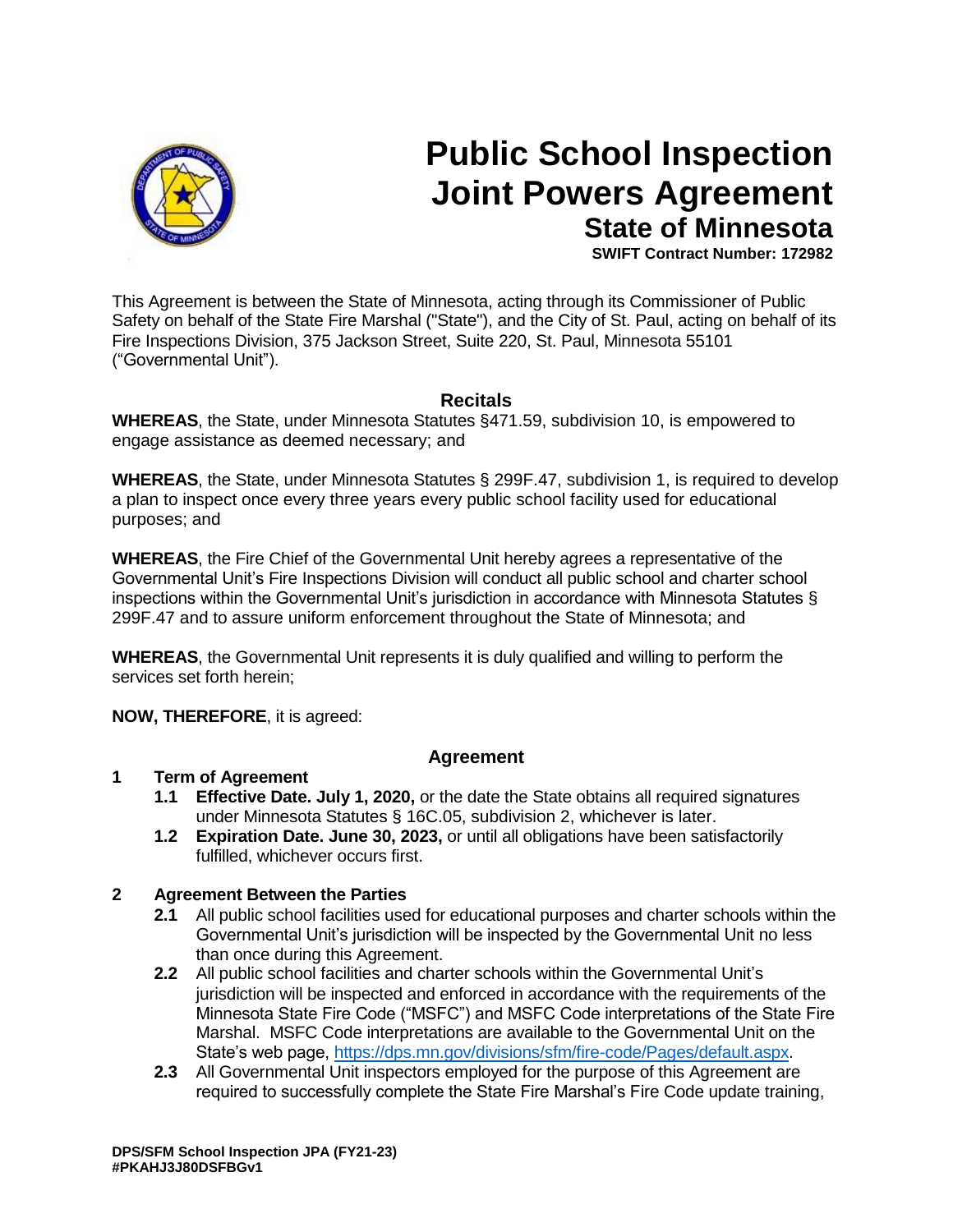including public school code requirements, and are also required to sustain current knowledge of all State Fire Code requirements for public schools.

- **2.4** The State Fire Marshal will provide the required and necessary training for the Governmental Unit's fire department personnel contracting to conduct public school and charter school inspections.
- **2.5** Copies of the school inspection reports completed by the Governmental Unit must be submitted to the State Fire Marshal and the governing school board(s) within thirty (30) calendar days following inspection. Submission of the reports by the Governmental Unit will be made in PDF format to the following State Fire Marshal electronic mailbox: [fm.city.inspections@state.mn.us.](mailto:fm.city.inspections@state.mn.us)
- **2.6** All variances to the fire code orders must be approved in writing by the State Fire Marshal.

# **3 Authorized Representatives**

The State's Authorized Representative is the person below, or their successor:

| Name:          | Forrest Williams, Supervisor                    |
|----------------|-------------------------------------------------|
| Address:       | Department of Public Safety; State Fire Marshal |
|                | 445 Minnesota Street, Suite 145                 |
|                | Saint Paul, MN 55101-5145                       |
| Telephone:     | 651.769.7784                                    |
| Email Address: | forrest.williams@state.mn.us                    |
|                |                                                 |

The State's Authorized Representative shall have final authority for acceptance of the Governmental Unit's services and if such services are satisfactory.

The Governmental Unit's Authorized Representative is the person below or their successor:

| Name:      | Diane Gavin                                 |
|------------|---------------------------------------------|
| Address:   | 375 Jackson Street                          |
|            | St. Paul, MN 55101                          |
| Telephone: | 651.266.8942                                |
|            | E-mail Address: Diane.Gavin@ci.stpaul.mn.us |

# **4 Assignment, Amendments, Waiver, and Agreement Complete**

- **4.1 Assignment.** The Governmental Unit may neither assign nor transfer any rights or obligations under this Agreement without the prior written consent of the State and a fully executed Assignment Agreement, executed and approved by the same parties who executed and approved this Agreement, or their successors in office.
- **4.2 Amendments.** Any amendment to this Agreement must be in writing and will not be effective until it has been executed and approved by the same parties who executed and approved the original Agreement, or their successors in office.
- **4.3 Waiver.** If the State fails to enforce any provision of this Agreement, that failure does not waive the provision or its right to enforce it.
- **4.4 Agreement Complete.** This Agreement contains all negotiations and agreements between the State and the Governmental Unit. No other understanding regarding this Agreement, whether written or oral, may be used to bind either party.

## **5 Liability**

The State and Governmental Unit agree each party will be responsible for its own acts and behavior and the results thereof to the extent authorized by law and shall not be responsible or liable for the acts of any others and the results thereof. The State's liability shall be governed by provisions of the Minnesota Tort Claims Act, Minnesota Statutes § 3.736, and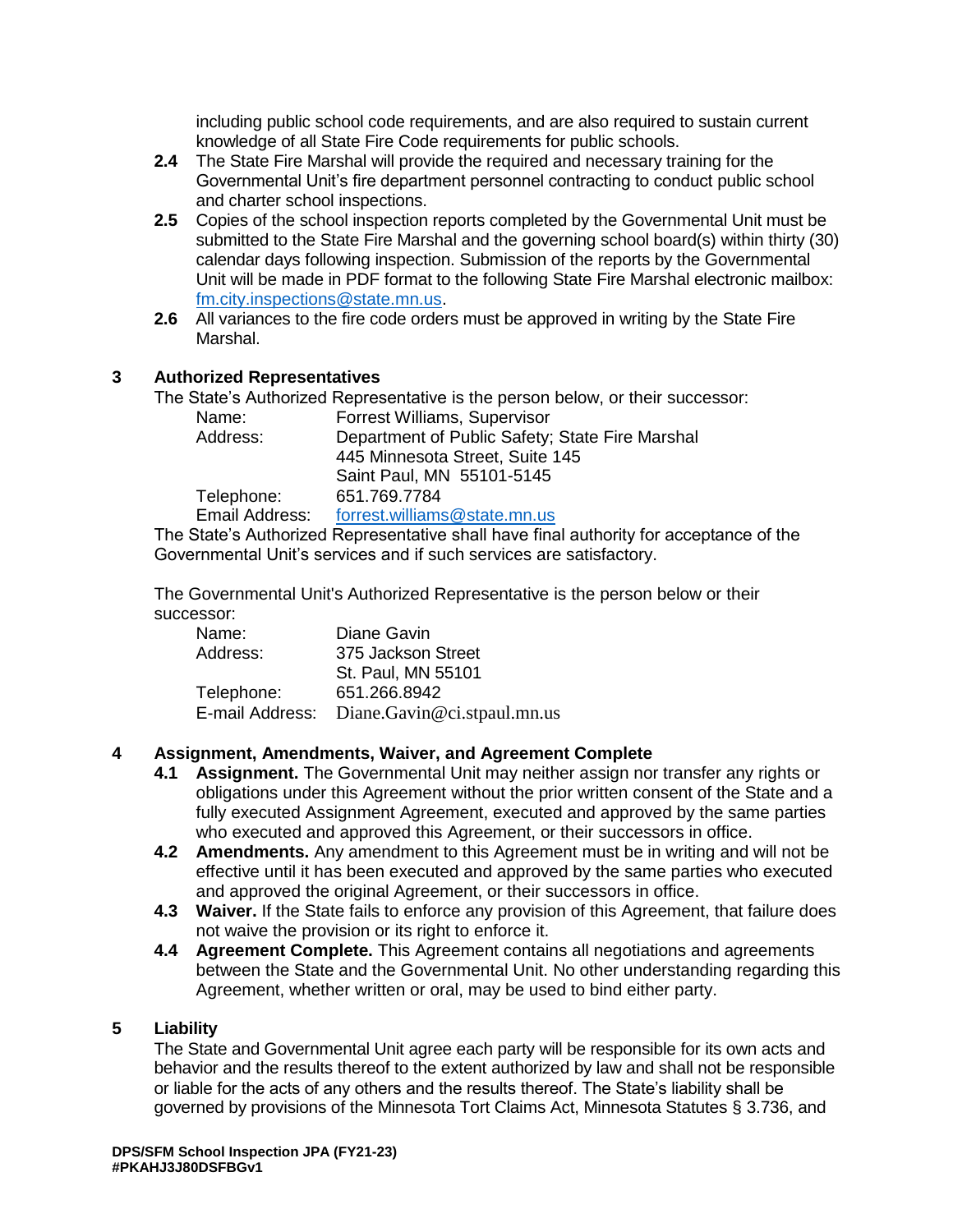other applicable law. The Governmental Unit's liability shall be governed by provisions of the Municipal Tort Claims Act, Minnesota Statutes Chapter 466, and other applicable law.

#### **6 State Audits**

Under Minnesota Statutes § 16C.05, subdivision 5, the Governmental Unit's books, records, documents, and accounting procedures and practices relevant to this Agreement are subject to examination by the State and/or the State Auditor or Legislative Auditor, as appropriate, for a minimum of six (6) years from the end of this Agreement.

#### **7 Government Data Practices**

The State and Governmental Unit must comply with the Minnesota Government Data Practices Act, Minnesota Statutes Chapter 13, as it applies to all data provided by the State under this Agreement, and as it applies to all data created, collected, received, stored, used, maintained, or disseminated by the Governmental Unit under this Agreement. The civil remedies of Minnesota Statutes § 13.08 apply to the release of the data referred to in this clause by either the Governmental Unit or the State.

If the Governmental Unit receives a request to release the data referred to in this Clause, the Governmental Unit must immediately notify the State. The State will give the Governmental Unit instructions concerning the release of the data to the requesting party before the data is released.

#### **8 Venue**

Venue for all legal proceedings out of this Agreement, or its breach, must be in the appropriate state or federal court with competent jurisdiction in Ramsey County, Minnesota.

#### **9 Termination**

The State or the Governmental Unit may terminate this Agreement at any time, with or without cause, upon 30 days' written notice to the other party.

## **THE BALANCE OF THIS PAGE INTENTIONALLY LEFT BLANK**